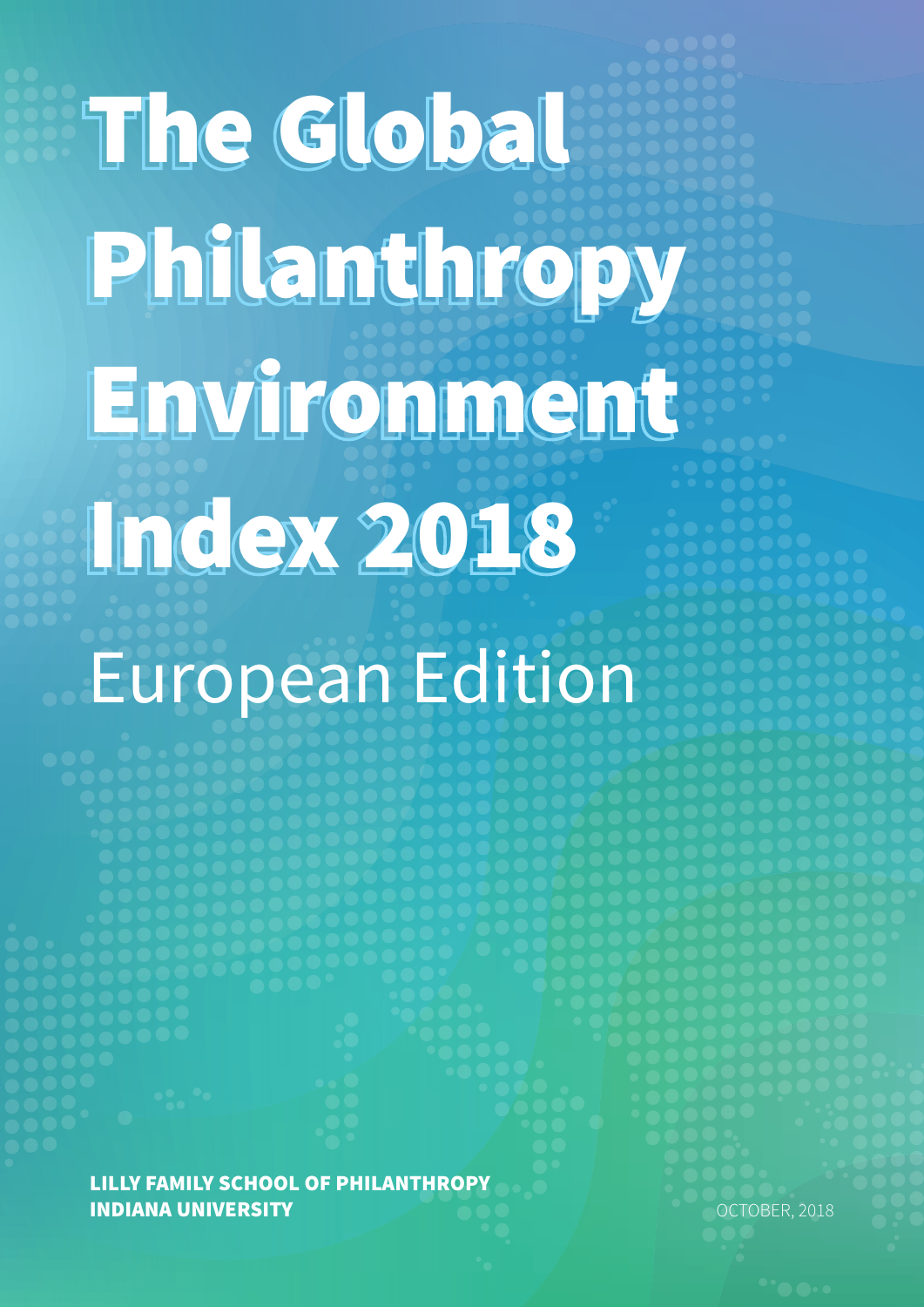# **EUROPE AT A GLANCE**

**The European special edition of the 2018 Global Philanthropy Environment Index provides information about the philanthropic landscape of 30 European countries, measuring regulatory, political, and socio-cultural environments through a standard instrument completed by country-based experts. The data offers accurate and timely information to policy makers, philanthropic and nonprofit leaders, the business community, and the public to increase understanding of the diversity and uniqueness of European philanthropy, by examining the incentives and barriers facing individuals and organizations involved in philanthropy.** 

### **Ease of Operating a Philanthropic Organization**

In Europe, both informal and institutionalized philanthropy is advancing, representing an increasingly diverse community across the continent. In most countries, unregistered philanthropic organizations are allowed to operate. However, to enjoy tax benefits and be able to cooperate with governments, philanthropic organizations are required to be legally recognized and obtain public-benefit/charitable status granted by the authority. In general, reporting requirements—which are clear, but different from country to country—have become more rigorous, and it has become more burdensome for philanthropic organizations to meet the standards of anti–money laundering and counter-terrorist financing guidelines, as well as the requirements established by the new European Union General Data Protection Regulation.

#### **Tax Incentives**

There are a wide range of tax incentives for donors who aim to give to registered public-benefit organizations or charities. However, the requirements for philanthropic organizations to receive the publicbenefit or charitable status vary from country to country. Almost all of the European countries offer tax incentives to corporations, making corporate giving a significant part of private philanthropy in the continent. Individuals in several countries including Albania, Bosnia and Herzegovina, Finland, Hungary, Ireland, Serbia, and Sweden, however, are not qualified for tax deduction or credit for their charitable contributions. Tax-exempt philanthropic organizations are eligible for tax exemptions from a broad range of taxes in almost all countries except Turkey.

#### **Cross-Border Flows**

Most European countries do not have limitations for sending and receiving cross-border donations. Indeed, the European Union's nondiscrimination principle related to tax treatment of philanthropy has established that cross-border donations could be eligible for the same tax incentives if comparability can be shown between the domestic and foreign (European Union– and European Economic Area–based) philanthropic organizations.

However, because of differing tax system between countries, the comparability procedure is difficult and often burdensome. In addition to the strict regulations to avoid international money laundering and terrorist financing, Hungary and Russia have also introduced special regulations and reporting requirements for foreign-funded philanthropic organizations, categorizing them as "organizations supported from abroad" and "foreign agents" respectively.

#### **Political Environment**

The political environment for philanthropy differs widely across Europe. While government policies actively support philanthropy in Western Europe, political tension between governments and human rights organizations have grown in Eastern Europe. Nevertheless, collaboration between the public and philanthropic sectors is outstanding in Europe. Indeed, within the European Union, philanthropic organizations are encouraged to cooperate with governmental agencies and participate in every stage of policymaking processes. And, while the level of available government funding has decreased across the continent as a consequence of the 2008 economic crisis, public spending is still a significant source for philanthropic organizations.

### **Socio-Cultural Environment**

Institutionalized giving and volunteering are highly developed in Western Europe and also rapidly emerging in Eastern Europe. The values of charity, solidarity and compassion—important parts of the pluralistic religious environment—are embedded in long-lasting philanthropic traditions across Europe. Religion has emphasized the importance of offering help to those in need and informal philanthropy has been part of everyday life for centuries in Europe. Because of different historical and political paths, the philanthropic infrastructure varies in Europe, and we observe significant differences between Western and Eastern Europe. Overall, philanthropic organizations enjoy higher levels of public trust and are more professionalized in Western European countries than in Eastern European countries.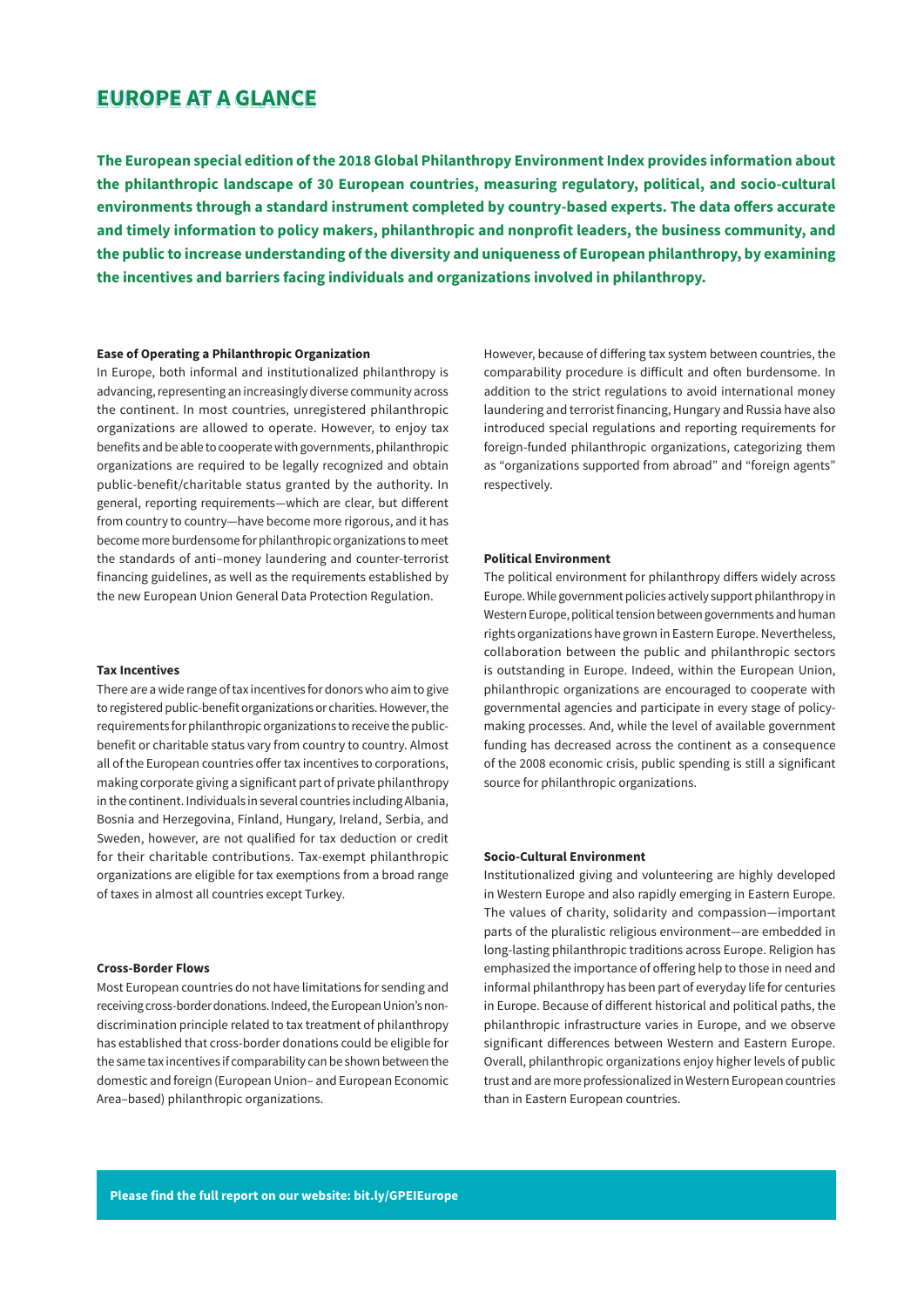# **GLOBAL PHILANTHROPY ENVIRONMENT INDEX SCORES IN EUROPE**

| <b>COUNTRY</b>         | <b>EASE OF</b><br><b>OPERATING</b> | <b>TAX</b><br><b>INCENTIVES</b> | <b>CROSS-</b><br><b>BORDER</b><br><b>FLOWS</b> | <b>POLITICAL</b><br><b>ENVIRONMENT</b> | SOCIO-<br><b>CULTURAL</b><br><b>ENVIRONMENT</b> | <b>OVERALL</b><br><b>SCORE</b> |
|------------------------|------------------------------------|---------------------------------|------------------------------------------------|----------------------------------------|-------------------------------------------------|--------------------------------|
| Albania                | $\left[4,23\right]$                | 2,40                            | 2,00                                           | (3, 45)                                | 3,50                                            | 6, 12                          |
| Austria                | 4,57                               | (4,00)                          | (4, 20)                                        | 4,60                                   | 4,70                                            | 4,41                           |
| Bosnia and Herzegovina | 4,33                               | 3,50                            | 4,00                                           | 3,00                                   | 3,00                                            | 3,57                           |
| Bulgaria               | (4,00)                             | 3,75                            | 4,25                                           | (3, 75)                                | 3,00                                            | 3,75                           |
| Croatia                | 4,77                               | 3,35                            | 3,75                                           | 3,50                                   | 3,80                                            | 3,83                           |
| Czech Republic         | 4,33                               | 3,50                            | 3,60                                           | (4,00)                                 | 3,00                                            | 3,69                           |
| Denmark                | 4,83                               | 4,00                            | 4,00                                           | 4,75                                   | 4,50                                            | 4,42                           |
| Finland                | 5,00                               | (4,00)                          | 5,00                                           | 5,00                                   | 5,00                                            | 4,80                           |
| France                 | 4,33                               | 5,00                            | 4,00                                           | 5,00                                   | 5,00                                            | 4,67                           |
| Germany                | 4,67                               | 5,00                            | (4,00)                                         | 5,00                                   | 5,00                                            | (4, 73)                        |
| Greece                 | 4,63                               | 4,00                            | 3,60                                           | 3,30                                   | 2,40                                            | 3,59                           |
| Hungary                | (4,00)                             | 3,50                            | 3,50                                           | 2,50                                   | 3,00                                            | 3,30                           |
| Ireland                | 4,67                               | 4,25                            | 4,25                                           | (4,00)                                 | (4,50)                                          | 4,33                           |
| Italy                  | 4,83                               | 4,50                            | 4,50                                           | 5,00                                   | (4, 50)                                         | (4, 67)                        |
| Kosovo                 | 4,07                               | 3,00                            | 3,25                                           | 3,75                                   | 3,50                                            | 3,51                           |
| Macedonia              | 4,67                               | 3,50                            | 4,50                                           | 3,00                                   | (4,00)                                          | 3,93                           |
| Montenegro             | 4,80                               | 3,50                            | 4,70                                           | 3,55                                   | 3,60                                            | 4,03                           |
| Netherlands            | 5,00                               | 4,50                            | 5,00                                           | 4,50                                   | 5,00                                            | $^{4,80}$                      |
| Norway                 | 5,00                               | 4,00                            | 4,50                                           | 4,50                                   | 4,00                                            | 4,40                           |
| Poland                 | 5,00                               | 3,50                            | $5,00$                                         | 2,50                                   | (4,00)                                          | (4,00)                         |
| Portugal               | 3,67                               | 4,00                            | 4,00                                           | 3,60                                   | 3,00                                            | 3,65                           |
| Russia                 | 3,33                               | 3,50                            | 3,50                                           | 2,80                                   | 3,50                                            | 353                            |
| Serbia                 | $\left[4,67\right]$                | 3,50                            | 3,50                                           | 3,35                                   | 3,00                                            | 3,60                           |
| Slovakia               | (4,27)                             | 3,70                            | (4,05)                                         | 3,10                                   | 3,00                                            | 3,62                           |
| Spain                  | 4,33                               | 4,00                            | 4,50                                           | 3,50                                   | 3,50                                            | 3,97                           |
| Sweden                 | $5,00$                             | 3,00                            | 5,00                                           | (4, 50)                                | (4,00)                                          | (4, 30)                        |
| Switzerland            | $5,00$                             | 4,75                            | 4,50                                           | 4,50                                   | 5,00                                            | (4, 75)                        |
| Turkey                 | 2,17                               | 2,00                            | 3,50                                           | 2,00                                   | 4,00                                            | 2,73                           |
| Ukraine                | $\left[4,57\right]$                | 3,85                            | 3,90                                           | 3,85                                   | 3,70                                            | 3,97                           |
| United Kingdom         | 4,67                               | (4,00)                          | 4,00                                           | 3,75                                   | (4, 50)                                         | (4, 18)                        |
| <b>EUROPE AVERAGE</b>  | (4, 45)                            | 3, 77                           | (4,07)                                         | 3,79                                   | 3,87                                            | (3,99)                         |

### **Detailed explanation of the categories can be found on the website: bit.ly/GPEIEurope**

Source: Indiana University Lilly Family School of Philanthropy | Global Philanthropy Environment Index 2018 Note: Scores based on data from January 2014 through March 2018.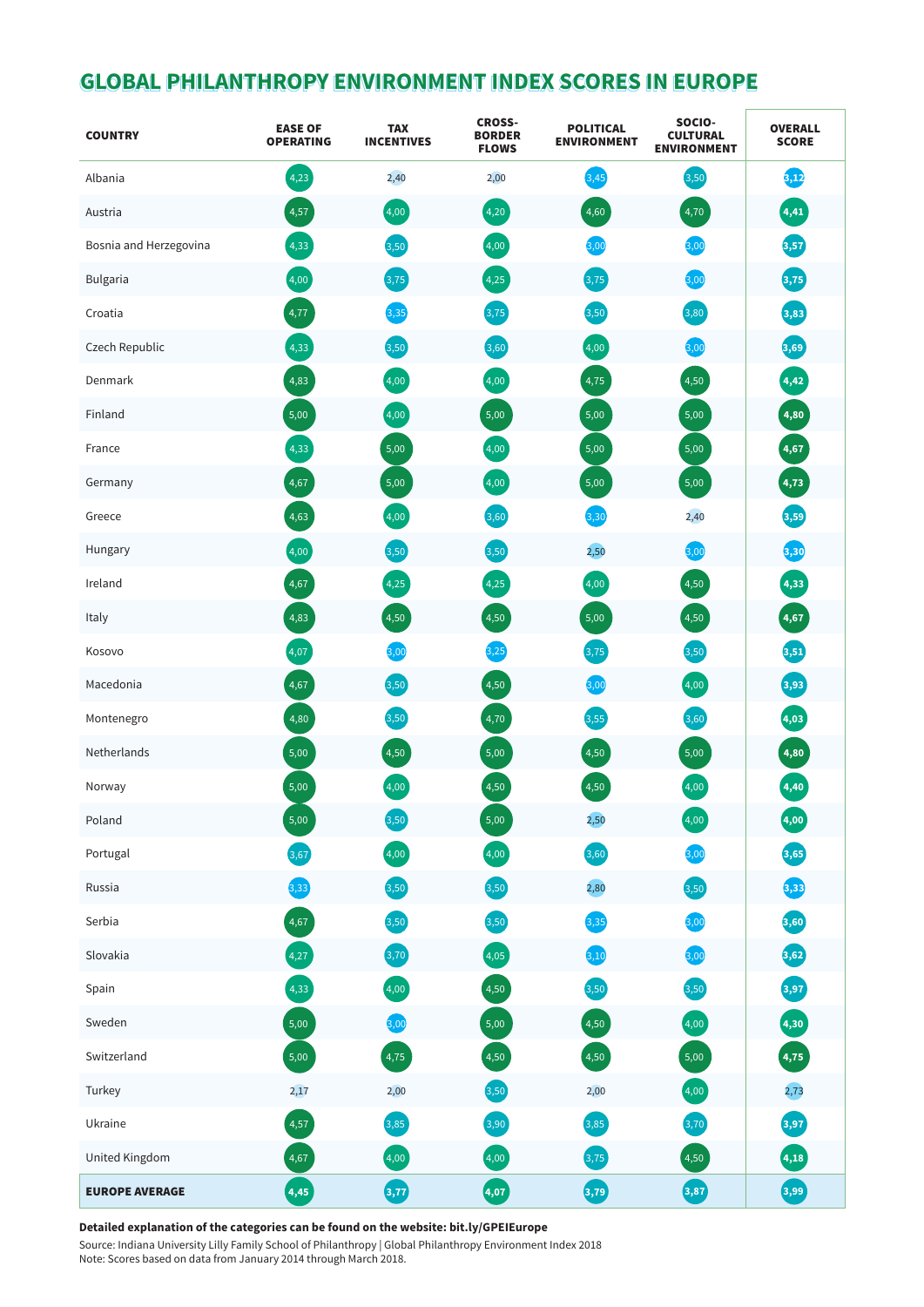# **REGIONAL AVERAGE SCORES BY FACTORS**



**EASTERN AND SOUTHERN EUROPE:** Albania, Bosnia and Herzegovina, Bulgaria, Croatia, Czech Republic,<br>Greece, Hungary, Italy, Kosovo, Macedonia, Montenegro, Poland, Portugal, Russia, Serbia, Slovakia, Spain, Turkey, Ukraine

**NORTHERN AND WESTERN EUROPE:** Austria, Denmark, Finland, France, Germany, Ireland, Netherlands, Norway, Sweden, Switzerland, United Kingdom

Source: Indiana University Lilly Family School of Philanthropy | Global Philanthropy Environment Index 2018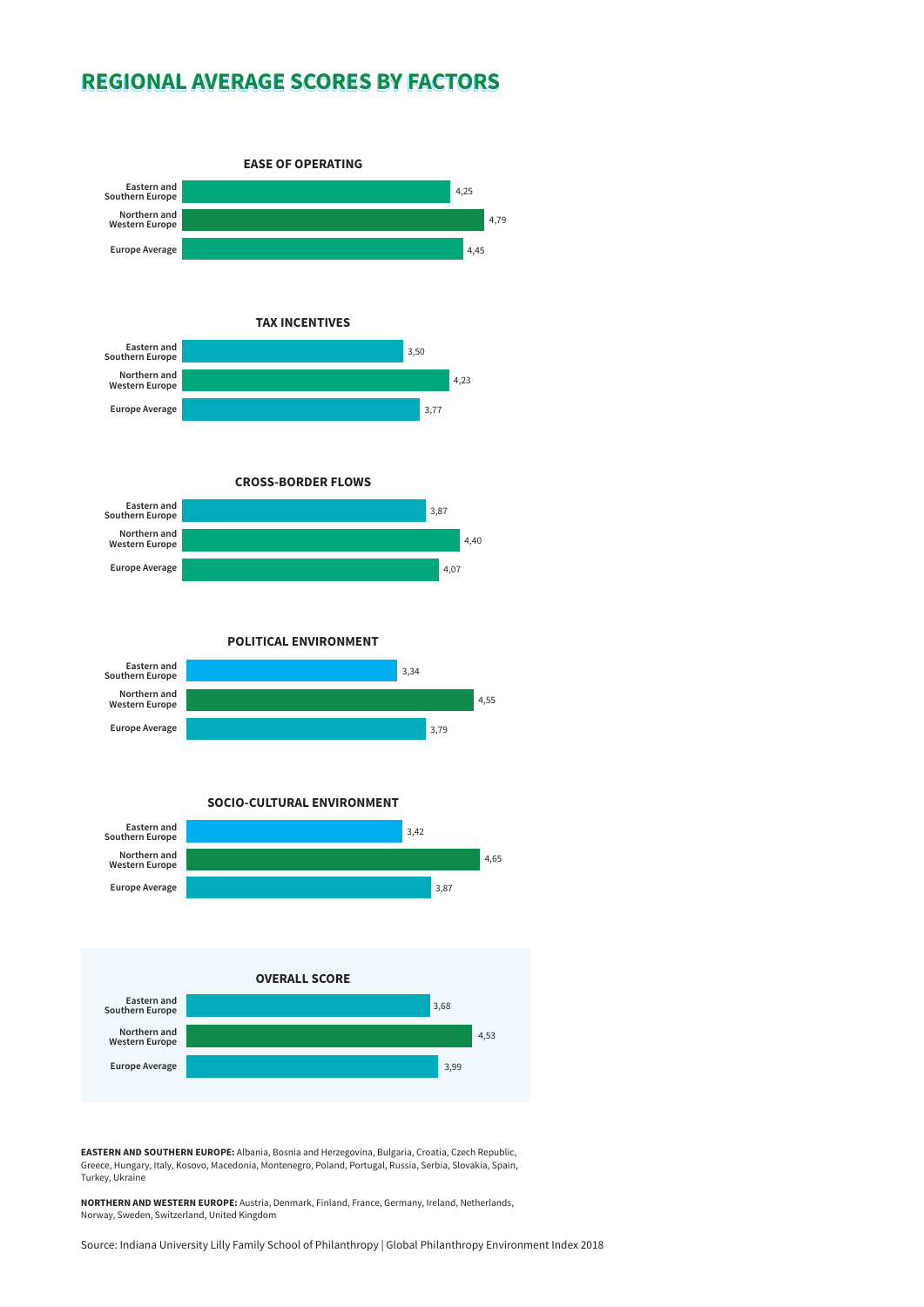